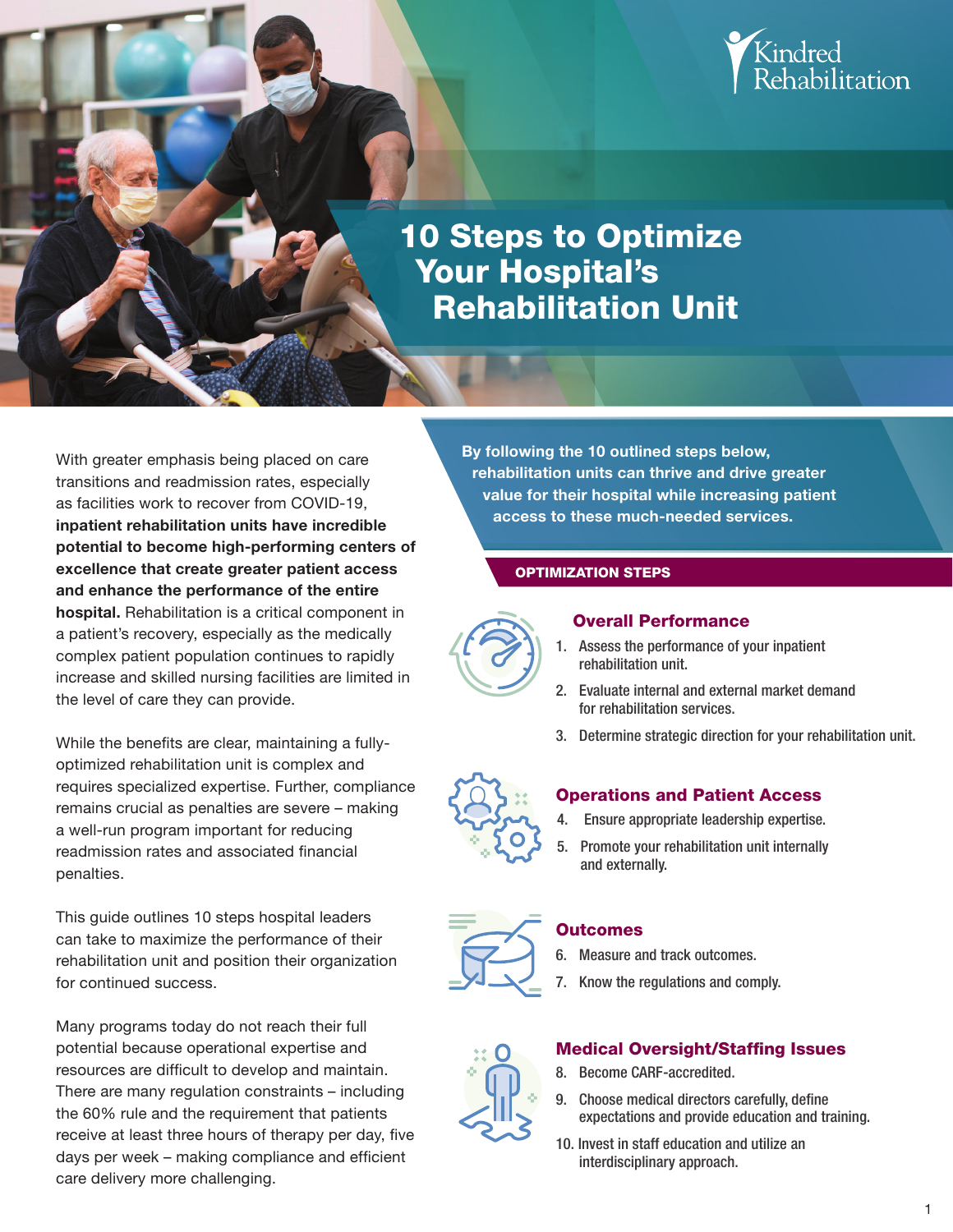Below are detailed steps and considerations a hospital can take to help ensure peak performance, operational standards, staffing requirements and facility outcomes.

| <b>Overall Performance</b> |                                                                                        |                                                                                                                                                                                                                                                                                                                                                                                                                                                                                                                                                                                                                                                                                                                                           |  |
|----------------------------|----------------------------------------------------------------------------------------|-------------------------------------------------------------------------------------------------------------------------------------------------------------------------------------------------------------------------------------------------------------------------------------------------------------------------------------------------------------------------------------------------------------------------------------------------------------------------------------------------------------------------------------------------------------------------------------------------------------------------------------------------------------------------------------------------------------------------------------------|--|
| <b>Steps</b>               |                                                                                        | Considerations                                                                                                                                                                                                                                                                                                                                                                                                                                                                                                                                                                                                                                                                                                                            |  |
|                            | <b>Assess the performance</b><br>of your inpatient<br>rehabilitation unit.             | How does your unit's performance compare to the industry's highest performing<br>inpatient rehabilitation units? Have you successfully adapted to treating the growing<br>medically complex patient population by integrating best practices around infection<br>control protocols, providing thorough education and continuous training to clinical<br>staff and utilizing highly-trained clinical liaisons? Analyze and benchmark internal<br>admissions and discharges, external admissions, internal costs, 60% compliance, key<br>quality metrics including case mix index (CMI) and functional efficiency, CARF/Joint<br>Commission survey results and financial performance.                                                       |  |
|                            |                                                                                        | Ensuring specialized training and orientation for medical directors and staff is critical<br>to a hospital's overall performance. Further, developing and continually optimizing a<br>business plan for the program based on this analysis will provide both short- and long-<br>term benefits as the rehabilitation unit evolves with the healthcare landscape.                                                                                                                                                                                                                                                                                                                                                                          |  |
|                            | <b>Evaluate internal and</b><br>external market demand for<br>rehabilitation services. | What percent of your medical/surgical patients who need rehabilitation services are<br>discharged to your inpatient rehabilitation unit? What diagnoses? With expected<br>growth in market share, it is important to evaluate where patients are going to<br>receive rehabilitative care and where there is an opportunity to keep patients within<br>the system. Understanding internal and external opportunities and implementing<br>strategies to capture downstream business will increase market share and stabilize<br>program volume.                                                                                                                                                                                             |  |
|                            | <b>Determine strategic</b><br>direction for your<br>rehabilitation unit.               | Should you expand upon or consider opening a rehabilitation unit? Often these<br>programs are 'siloed' and not fully integrated as a critical component of a hospital's<br>services. A rehabilitation unit provides a seamless transition for patients in need of<br>intensive, quality rehabilitation services and contributes to the hospital's financial<br>performance, while boasting low readmission rates back to acute care or other care<br>settings. Further, as seen throughout the pandemic, rehabilitation offers critical care<br>to those recovering from COVID-19 in addition to other medical complexities - a<br>population that is expected to grow as the number of patients with comorbidities<br>continues to rise. |  |

# Operations and Patient Access

#### **4**  Ensure appropriate leadership expertise.

Rehabilitation unit leaders must have expertise, beyond staffng, to optimize the overall performance of a rehabilitation unit. Given the complexities of this service, program leaders need to be skilled in patient access, medical staff management, staff recruitment and leadership, regulatory compliance, as well as operational and fnancial management.

#### 5 Market your rehabilitation unit internally and externally.

Maintaining optimal patient volume and case mix requires a focused, integrated and disciplined approach. This includes a team approach as well as pre-admission screening to ensure the right patients are admitted to your program at the right time in their recovery journey.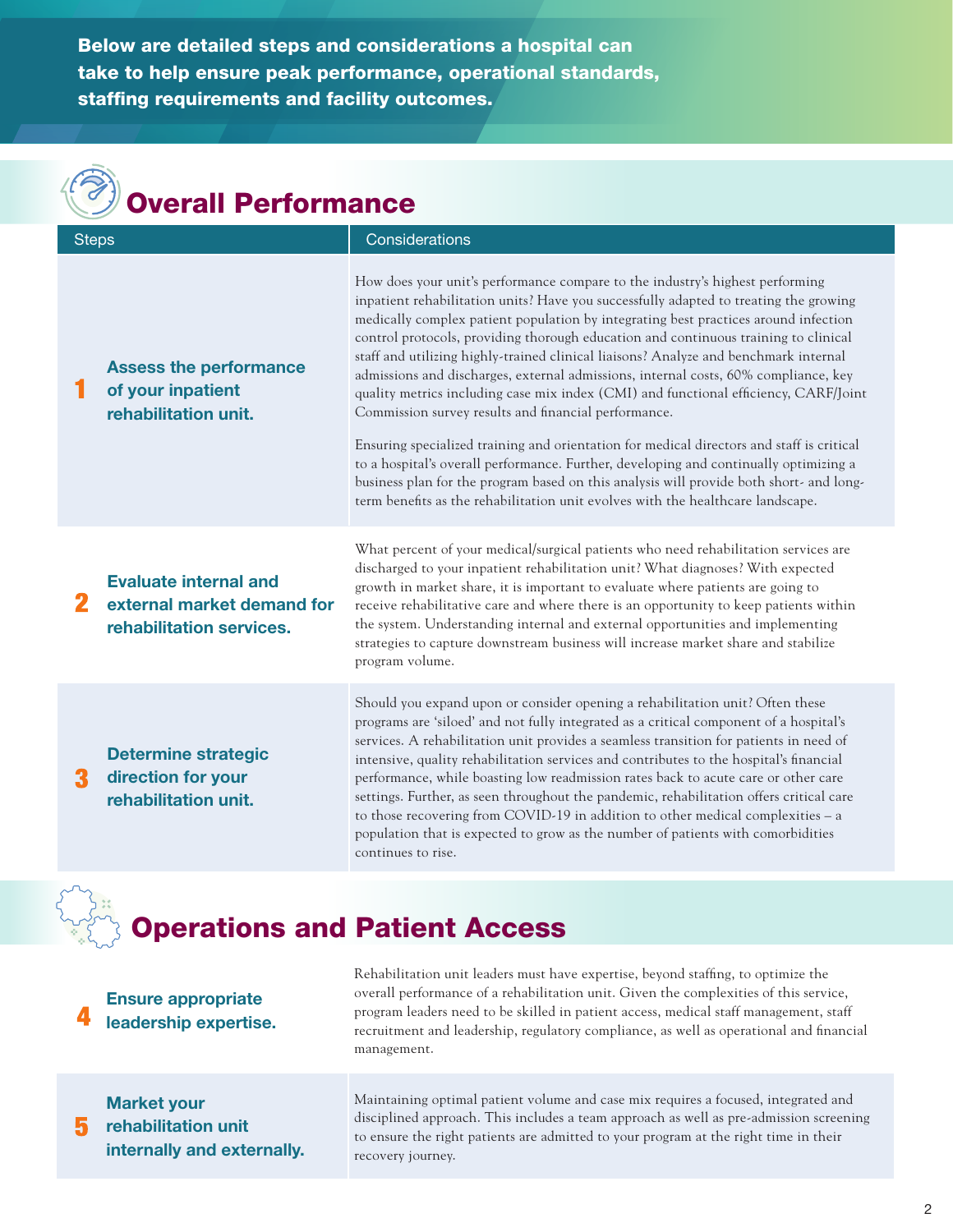Below are detailed steps and considerations a hospital can take to help ensure peak performance, operational standards, staffing requirements and facility outcomes.

# **Outcomes**

| <b>Steps</b>                             |                                                                                                              | Considerations                                                                                                                                                                                                                                                                                                                                                                                                                                                                                                                                                                                                                                                                                                                                                                                                                                                                                                |
|------------------------------------------|--------------------------------------------------------------------------------------------------------------|---------------------------------------------------------------------------------------------------------------------------------------------------------------------------------------------------------------------------------------------------------------------------------------------------------------------------------------------------------------------------------------------------------------------------------------------------------------------------------------------------------------------------------------------------------------------------------------------------------------------------------------------------------------------------------------------------------------------------------------------------------------------------------------------------------------------------------------------------------------------------------------------------------------|
| 6                                        | <b>Measure and</b><br>track outcomes.                                                                        | The ability to track and report outcomes is critical for quality improvement and<br>positioning for reform initiatives. Do you capture and track clinical quality metrics?<br>Are you able to compare outcomes to peer facilities? Do you measure hospital<br>readmission rates? Can you demonstrate superior outcomes?                                                                                                                                                                                                                                                                                                                                                                                                                                                                                                                                                                                       |
|                                          | Know the regulations<br>and comply.                                                                          | Federal and state regulations, including adherence to the 60% rule and the<br>requirement that patients receive at least three hours of therapy per day, five<br>days per week, require constant attention and oversight, especially following the<br>increased scrutiny and high denial rates many facilities face. Equally important is<br>documentation competency to ensure accuracy and to reduce denial risk. Do you have<br>a comprehensive pre- and post-admission process to comply with regulations? Are<br>you equipped with a dedicated appeals and denials team to efficiently and successfully<br>navigate the ever-changing denials landscape? Having experts in this field is essential<br>as the regulatory environment is ever-changing and often difficult to navigate. This, in<br>turn, reduces denial rates and opens the door to a larger patient population in need of<br>vital care. |
| <b>Medical Oversight/Staffing Issues</b> |                                                                                                              |                                                                                                                                                                                                                                                                                                                                                                                                                                                                                                                                                                                                                                                                                                                                                                                                                                                                                                               |
|                                          | <b>Become CARF-Accredited.</b>                                                                               | Accreditation by the Commission on Accreditation of Rehabilitation Facilities<br>(CARF) can help demonstrate to patients, payers and referral sources the quality of<br>clinical care, service delivery and overall excellence of your rehabilitation services.<br>Further, CARF and Joint Commission certifications improve the comprehensiveness<br>of patient treatment and the range of patients a program may treat, as well as support<br>improved program performance. On average, CARF accredited programs experience<br>a 26% increase in annual patients served, as well as a 37% increase in accordance to<br>quality standards. <sup>1</sup> Are you CARF-ready?                                                                                                                                                                                                                                  |
| 9                                        | <b>Choose medical</b><br>directors carefully, define<br>expectations, and provide<br>education and training. | A medical director who fully understands changing regulations and has peer support<br>will have a positive impact on the overall success of the rehabilitation unit. It is<br>important to ensure medical directors are engaged members of the team and have<br>the tools they need to drive program results. It's also crucial to remain flexible as the<br>healthcare landscape fluctuates due to regulatory changes and population needs.                                                                                                                                                                                                                                                                                                                                                                                                                                                                  |
|                                          | <b>Invest in staff education and</b><br>utilize an interdisciplinary<br>approach.                            | Ongoing training and education for managers and staff is critical for the delivery of<br>quality care, skill enhancement and leadership development. The interdisciplinary<br>team approach within the hospital is also important. It has shown proven results<br>during times of public health uncertainty - ensuring a consistent patient experience<br>across the care continuum. Program directors should serve as ambassadors to integrate<br>nursing and therapy staff, and coordinate external resources.                                                                                                                                                                                                                                                                                                                                                                                              |